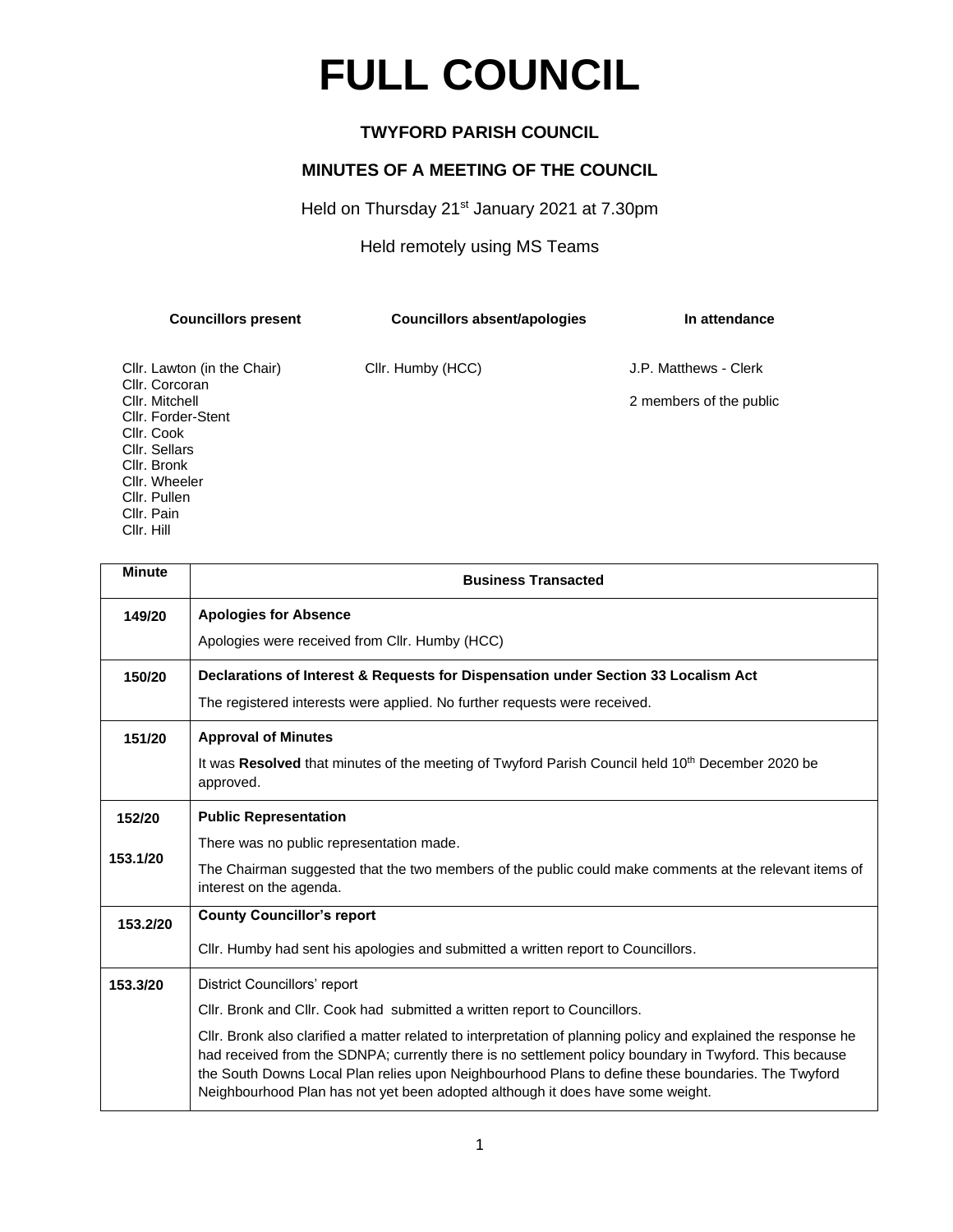|           | Cllr. Cook advised that earlier that day she had spoken as the ward member at the WCC Planning<br>Committee in relation to the planning application at 28 Churchfields. The plans were approved by the<br>committee; 6 in favour, 2 against.                                                                                                                                                                                                                                                                                                                                                                                                                                                                                                                                                                                                                                                                                                                                                                             |
|-----------|--------------------------------------------------------------------------------------------------------------------------------------------------------------------------------------------------------------------------------------------------------------------------------------------------------------------------------------------------------------------------------------------------------------------------------------------------------------------------------------------------------------------------------------------------------------------------------------------------------------------------------------------------------------------------------------------------------------------------------------------------------------------------------------------------------------------------------------------------------------------------------------------------------------------------------------------------------------------------------------------------------------------------|
| 153/20    | Update on matters arising from the minutes of the Full Council meeting held on 10 <sup>th</sup> December 2020                                                                                                                                                                                                                                                                                                                                                                                                                                                                                                                                                                                                                                                                                                                                                                                                                                                                                                            |
|           | Street Lighting. The Clerk informed members that the County Council confirmed that Twyford does<br>not currently participate in the overnight switch of certain streetlights. Based on the 2019 proposal<br>by HCC it was proposed to switch off lighting on minor residential roads and the main category<br>roads would remain on, but all lighting would subject to phased dimming during late evening and<br>night time. In response to questions as to whether TPC could seek support for night time lighting<br>on the B3335 as it was used an M3 diversion route, the Clerk advised he would seek clarification<br>on these points and bring a report back to Council.<br>Members had asked for the Internal Auditor to be added as a future agenda item. The Clerk sought<br>clarification from members as to whether they wished to see quotations to consider an<br>appointment. Members indicated they did and the Clerk advised he would endeavour to bring this<br>information to Full Council in February. |
| 159/20    | It was Resolved to bring forward agenda item 159/20 to this point in the agenda.                                                                                                                                                                                                                                                                                                                                                                                                                                                                                                                                                                                                                                                                                                                                                                                                                                                                                                                                         |
|           | The Chairman invited a member of the public to address the Council. The member of the public was part of<br>an informal group who had made an outline proposal to the Twyford Social Club (TSC). The proposal would<br>see a Community Interest Company set up to acquire the land and buildings of the club and manage them<br>for community use. A positive response had been received from TSC representatives but the matter would<br>need to be considered by members of the TSC. Once there was clear indication in favour of the proposals<br>further community engagement and a project to fundraise could commence.                                                                                                                                                                                                                                                                                                                                                                                             |
|           | CIIr. Corcoran confirmed from a planning policy perspective the land and buildings of the TSC were already<br>considered a community asset even though it had no formal registration.                                                                                                                                                                                                                                                                                                                                                                                                                                                                                                                                                                                                                                                                                                                                                                                                                                    |
|           | CIIr. Mitchell said that key to such a proposal would be whether the current membership would be<br>supportive of the proposals.                                                                                                                                                                                                                                                                                                                                                                                                                                                                                                                                                                                                                                                                                                                                                                                                                                                                                         |
|           | The Chairman asked how members felt about the suggestions made and what role TPC could play. There<br>was support from members for the proposal made by the informal group and looked forwarded to it<br>progressing to a more formal stage.                                                                                                                                                                                                                                                                                                                                                                                                                                                                                                                                                                                                                                                                                                                                                                             |
| 154/20    | <b>Update from the Planning Committee</b>                                                                                                                                                                                                                                                                                                                                                                                                                                                                                                                                                                                                                                                                                                                                                                                                                                                                                                                                                                                |
|           | The chairman advised there was nothing to add to the minutes of the committee meeting, but informed<br>members that the retrospective application for Longdown House would be considered at the February<br>committee meeting.                                                                                                                                                                                                                                                                                                                                                                                                                                                                                                                                                                                                                                                                                                                                                                                           |
| 154.2/20  | Hedge Removal Notice - SDNP/21/00058/HEDG                                                                                                                                                                                                                                                                                                                                                                                                                                                                                                                                                                                                                                                                                                                                                                                                                                                                                                                                                                                |
|           | Members considered the application and it was resolved not to object in principle. However the applicant<br>should take note of the potential for important archaeological remains in the area as noted by the other<br>consultees                                                                                                                                                                                                                                                                                                                                                                                                                                                                                                                                                                                                                                                                                                                                                                                       |
| 155/20    | <b>Update from the Recreation Committee</b>                                                                                                                                                                                                                                                                                                                                                                                                                                                                                                                                                                                                                                                                                                                                                                                                                                                                                                                                                                              |
|           | CIIr. Wheeler advised that work at Northfields was expected to start at the end of February and that a<br>working party had been established to consider design proposals at the Hunter Park playground.                                                                                                                                                                                                                                                                                                                                                                                                                                                                                                                                                                                                                                                                                                                                                                                                                 |
|           | Two recommendations were made by the committee and it was:                                                                                                                                                                                                                                                                                                                                                                                                                                                                                                                                                                                                                                                                                                                                                                                                                                                                                                                                                               |
| 155.1./20 | Resolved to appoint Redlynch to install two gates at Northfields at a cost of £775 for a self-closing timber<br>gate and £1,345 for a steel hydraulic self-closing gate. The funds for this to be taken from general reserves.                                                                                                                                                                                                                                                                                                                                                                                                                                                                                                                                                                                                                                                                                                                                                                                           |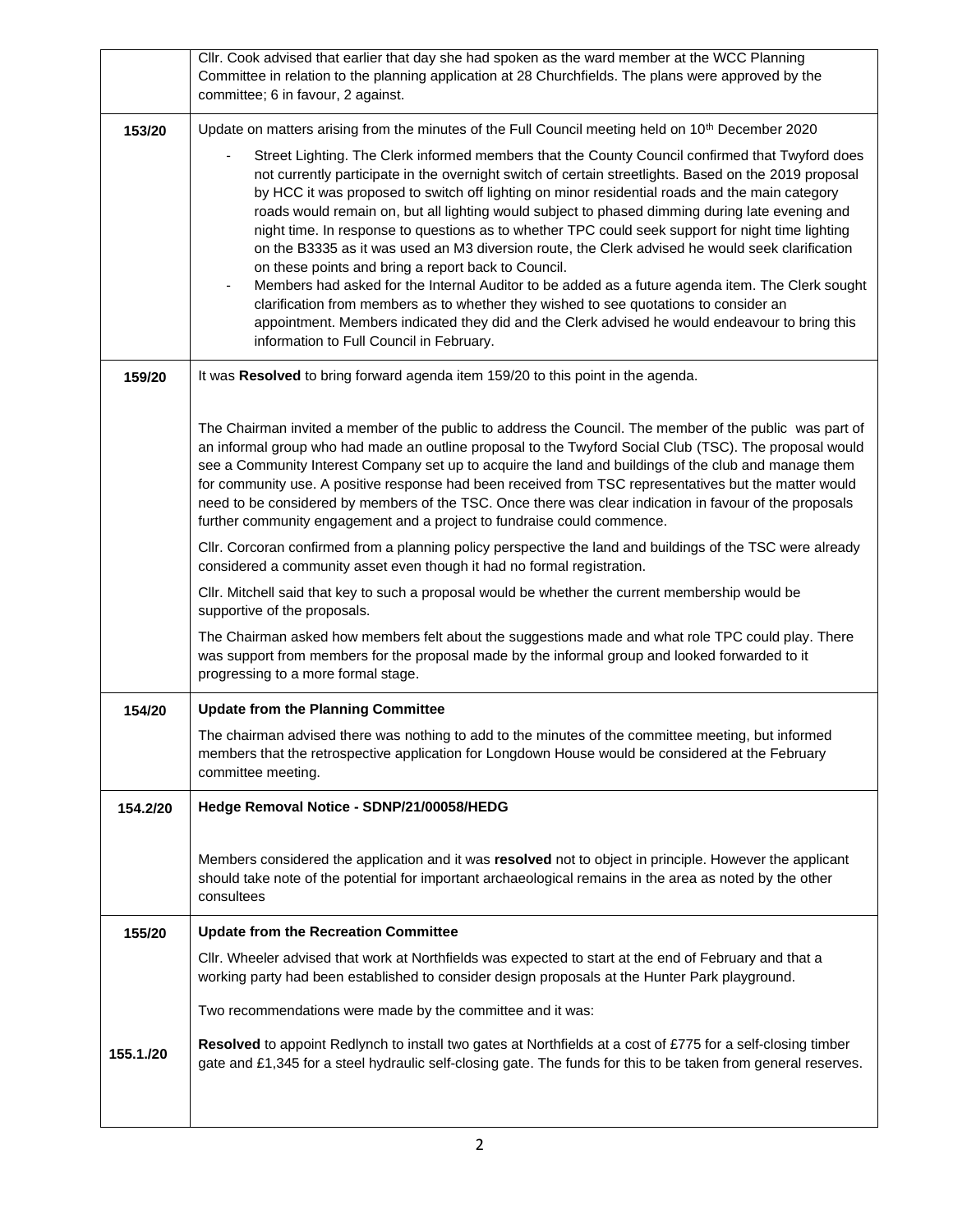| 155.2/20 | Resolved to appoint Amberley Electrical Ltd to carry out the recommended electrical work at the Pavilion<br>related to new showers at a cost of £1,180. This would be funded by the budget for the Pavilion project with<br>any remainder to be taken from general reserves.                                                                                                                                                                                                                                                                       |                                               |               |  |  |
|----------|----------------------------------------------------------------------------------------------------------------------------------------------------------------------------------------------------------------------------------------------------------------------------------------------------------------------------------------------------------------------------------------------------------------------------------------------------------------------------------------------------------------------------------------------------|-----------------------------------------------|---------------|--|--|
| 156/20   | <b>Update from the Finance Committee</b>                                                                                                                                                                                                                                                                                                                                                                                                                                                                                                           |                                               |               |  |  |
|          | The Q3 financial reports had been received and the VAT return approved. There was nothing further to add<br>to the minutes received.                                                                                                                                                                                                                                                                                                                                                                                                               |                                               |               |  |  |
| 156.1/20 | <b>Schedule of Payments</b>                                                                                                                                                                                                                                                                                                                                                                                                                                                                                                                        |                                               |               |  |  |
|          | It was Resolved to approve the Schedule of Payments for January 2021.                                                                                                                                                                                                                                                                                                                                                                                                                                                                              |                                               |               |  |  |
|          | Proposed by Cllr.Lawton, seconded by Cllr.Sellars.                                                                                                                                                                                                                                                                                                                                                                                                                                                                                                 |                                               |               |  |  |
| 156.2/20 |                                                                                                                                                                                                                                                                                                                                                                                                                                                                                                                                                    | <b>Balance of the bank accounts</b>           |               |  |  |
|          | The bank balances as of 31st December 2020 were noted                                                                                                                                                                                                                                                                                                                                                                                                                                                                                              |                                               |               |  |  |
|          | <b>Ordinary Accounts</b>                                                                                                                                                                                                                                                                                                                                                                                                                                                                                                                           |                                               | Interest rate |  |  |
|          | HSBC C/A                                                                                                                                                                                                                                                                                                                                                                                                                                                                                                                                           | £8,170.00                                     | 0.0%          |  |  |
|          | <b>HSBC Savings</b>                                                                                                                                                                                                                                                                                                                                                                                                                                                                                                                                | £87,483.22                                    | 0.01%         |  |  |
|          | Nationwide                                                                                                                                                                                                                                                                                                                                                                                                                                                                                                                                         | £74,014.93                                    | 0.05%         |  |  |
|          | <b>Total</b>                                                                                                                                                                                                                                                                                                                                                                                                                                                                                                                                       | £169,668.15                                   |               |  |  |
| 156.3.20 | CIIr. Corcoran introduced a report on SDNPA CIL applications. The Council had prepared several draft<br>applications two years ago. Two applications, for the pavilion and basketball facility, had been submitted<br>and were successful. It was important now ensure the timely delivery of those projects (the pavilion project<br>is complete and basketball is expected to start later in 2021).                                                                                                                                              |                                               |               |  |  |
|          | The Flood Mitigation Scheme application is comprehensive and now ready for submission. The other draft<br>applications were not at a developed stage and some made not be required at all. These projects, including<br>the cycle path scheme, should be added to a Twyford Infrastructure Delivery Plan, to sit alongside the<br>Twyford Neighbourhood Plan, therefore ensuring that they can still be presented for inclusion on the SDNPA<br>Infrastructure Business Plan. The IDP can also be used when applying to WCC for CIL contributions. |                                               |               |  |  |
|          | It was resolved that:                                                                                                                                                                                                                                                                                                                                                                                                                                                                                                                              |                                               |               |  |  |
|          | the Parish Council submits a single application of £65,000 for the Flood Mitigation Scheme for the<br>2020/21 CIL funding pot;<br>withdraw draft applications for projects not ready to be implemented within the next 24 months;                                                                                                                                                                                                                                                                                                                  |                                               |               |  |  |
|          |                                                                                                                                                                                                                                                                                                                                                                                                                                                                                                                                                    | create a Twyford Infrastructure Delivery Plan |               |  |  |
|          | Proposed by Cllr. Lawton, seconded by Cllr. Cook.                                                                                                                                                                                                                                                                                                                                                                                                                                                                                                  |                                               |               |  |  |
| 156.4/20 | <b>HSBC Bank Mandates</b>                                                                                                                                                                                                                                                                                                                                                                                                                                                                                                                          |                                               |               |  |  |
|          | It was resolved to approve Cllr. Lawton, Cllr. Sellars and James Matthews (Clerk) be the authorised<br>signatories for HSBC bank accounts.                                                                                                                                                                                                                                                                                                                                                                                                         |                                               |               |  |  |
|          | Proposed by Cllr. Lawton and seconded by Cllr. Mitchell                                                                                                                                                                                                                                                                                                                                                                                                                                                                                            |                                               |               |  |  |
| 157/20   | <b>Highways Update</b>                                                                                                                                                                                                                                                                                                                                                                                                                                                                                                                             |                                               |               |  |  |
|          | There were no items to update. However a member of the public did advise that detailed information on the<br>one.network roadworks website was being withdrawn from public view and would only be available to<br>statutory bodies. The Clerk advised he would investigate if the Parish Council was eligible for access.                                                                                                                                                                                                                          |                                               |               |  |  |
| 157.1/20 | <b>Speed Limit Reminder Signs Report</b>                                                                                                                                                                                                                                                                                                                                                                                                                                                                                                           |                                               |               |  |  |